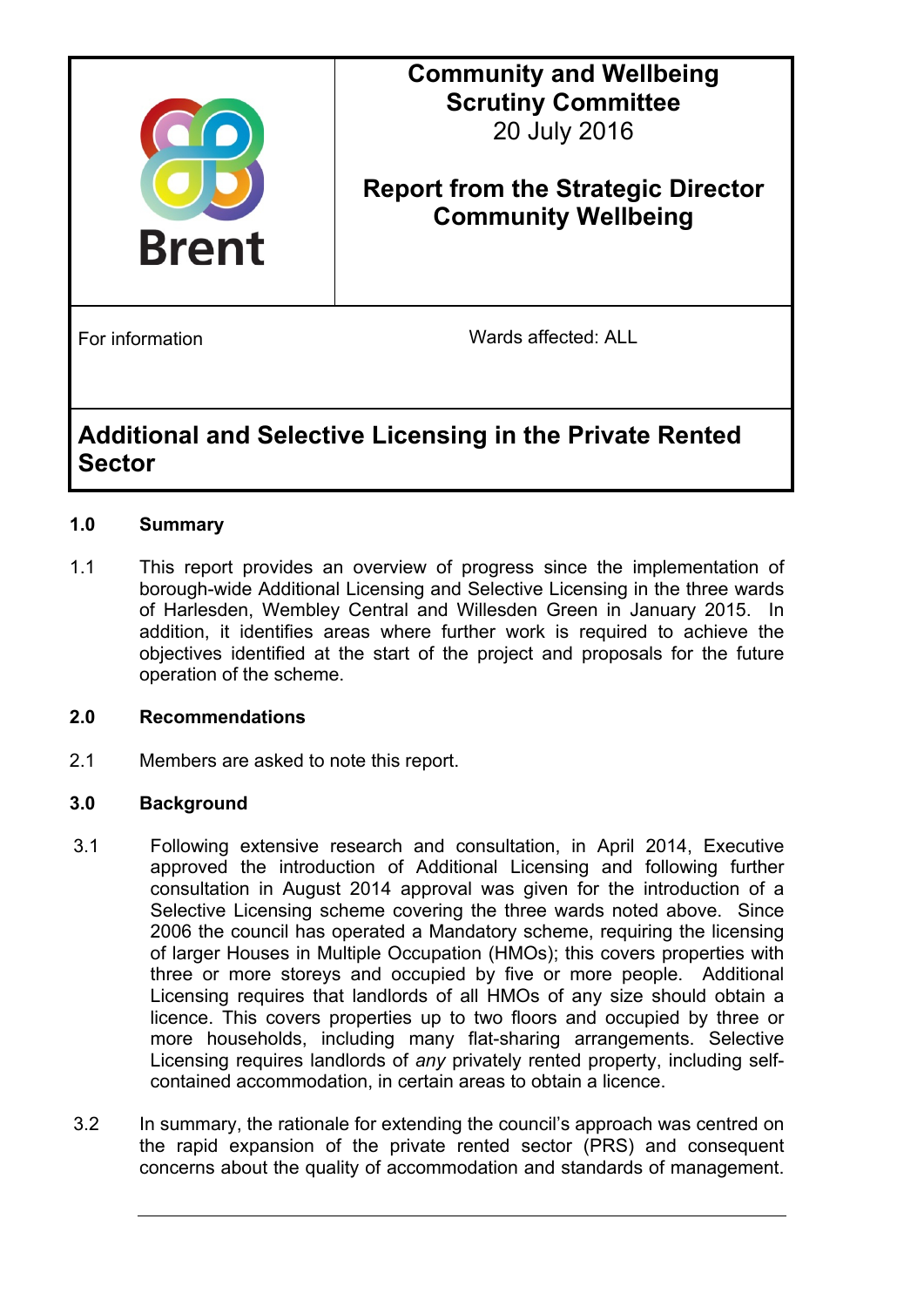Particularly in the case of Selective Licensing, there was concern about the links between poorly maintained and managed accommodation and a range of anti-social behaviour.

3.3 Expected outcomes from the programme were expected to include an improvement in standards of maintenance and management to the benefit of tenants as well as a reduction in anti-social behaviour linked to the sector. In addition, better information about the extent and characteristics of the sector were expected to assist in supporting the development of working relationships between the council and the sector as well as a clear and firm approach to tackling rogue landlords.

### **4. Detail**

### **4.1 Progress to Date**

4.1.1 In the first year of operation, there was a strong focus on maximising applications. The chart below shows the rate of applications received to  $31<sup>st</sup>$ May 2016, which totalled 7,000 for all schemes.



- 4.1.2 As expected, extensive publicity following lengthy consultation led to an initial surge in applications, which were accepted from November 2014, prior to the January launch. In the following months, the rate of applications has stabilised and issues arising from this are considered in more detail below. Since January 2016, the focus became more proactive in identifying unlicensed properties and pursuing prosecution. Key achievements since then include:
	- 28 successful prosecutions against unlicensed landlords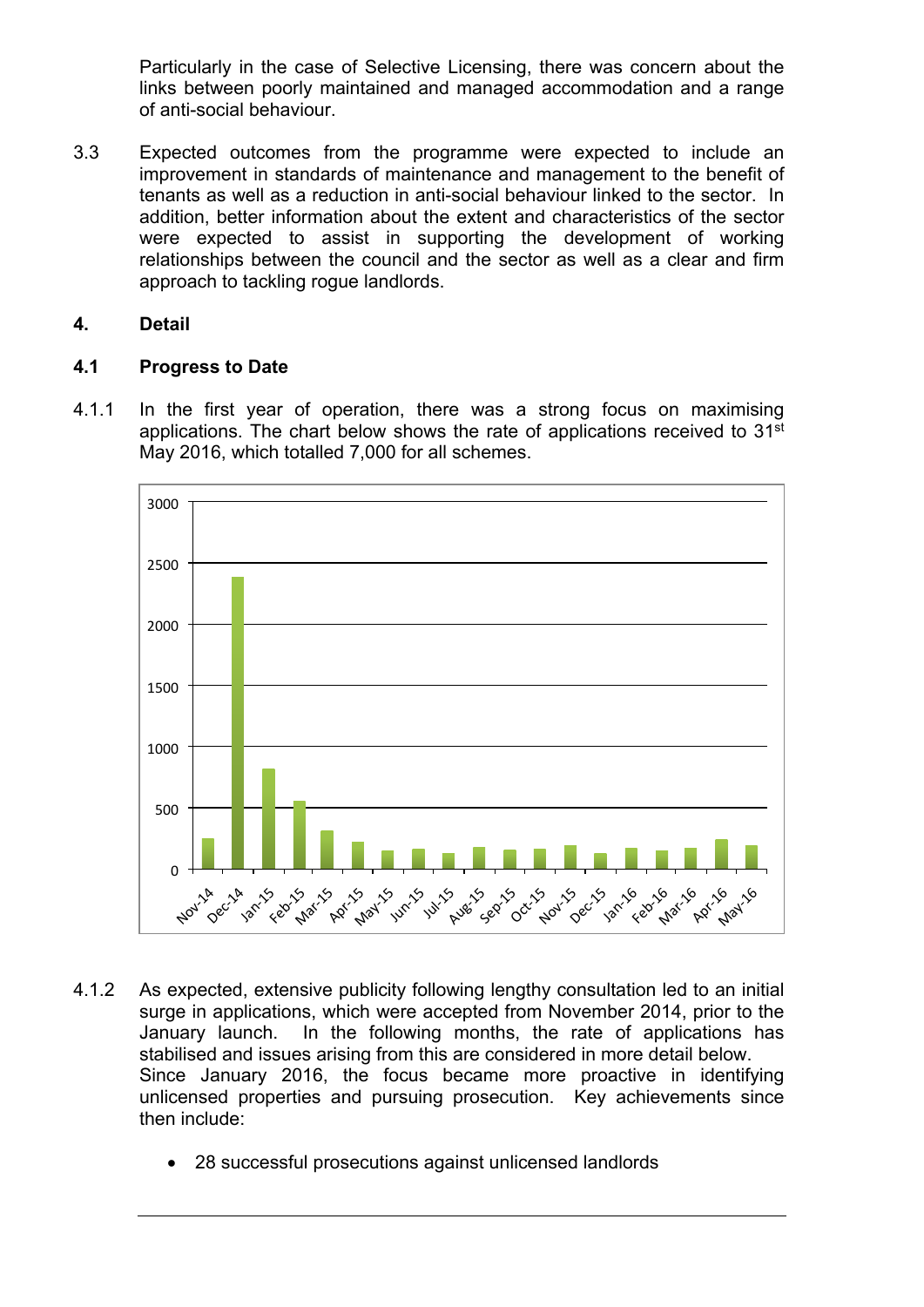- £115,375 of fines for landlords prosecuted by the council
- 90 raids on unlicensed properties
- 7293 properties visited in a door-knocking exercise to locate unlicensed properties
- 859 properties identified as requiring further investigation
- Televised raids with the BBC, ITV and Sky
- Between 3 and 5 cases referred to Legal Services each week for prosecution
- 4.1.3 The table below shows a breakdown of licences granted so far (licence applications currently being processed are not included):

|                        | <b>Properties Licensed</b> | Est. of licensable properties | %    |
|------------------------|----------------------------|-------------------------------|------|
| Mandatory              | 405                        | 300                           | 135% |
| <b>Harlesden</b>       | 1,204                      | 1,109                         | 109% |
| <b>Willesden Green</b> | 1,374                      | 1,011                         | 136% |
| <b>Wembley Central</b> | 968                        | 703                           | 138% |
| Additional             | 1,304                      | 16,000                        | 8%   |
| <b>Total</b>           | 5,255                      |                               |      |

4.1.4 There has been good take-up of Mandatory and Selective licensing, exceeding the totals estimated prior to implementation. The apparent underestimation of affected properties is being considered as part of the review of the methodology referred to at 4.2.4 below but may also reflect the continuing growth of the sector since the first estimates were made. However, take-up for Additional licensing is well below anticipated levels. The following paragraphs consider the reasons for this and the actions under consideration for the future operation of the scheme.

#### **4.2 Next Steps**

4.2.1 The poor response on Additional Licensing may be attributable to several factors. Despite extensive publicity, landlords may be unaware that there is a licensing scheme because they do not live in the borough or live outside the UK. While other landlords may be aware that there is a scheme, they may not understand that it applies to them. It is significant that the response to Selective Licensing has been good and this is, at least in part, probably due to the fact that the scheme is simple to understand: if you rent a property of any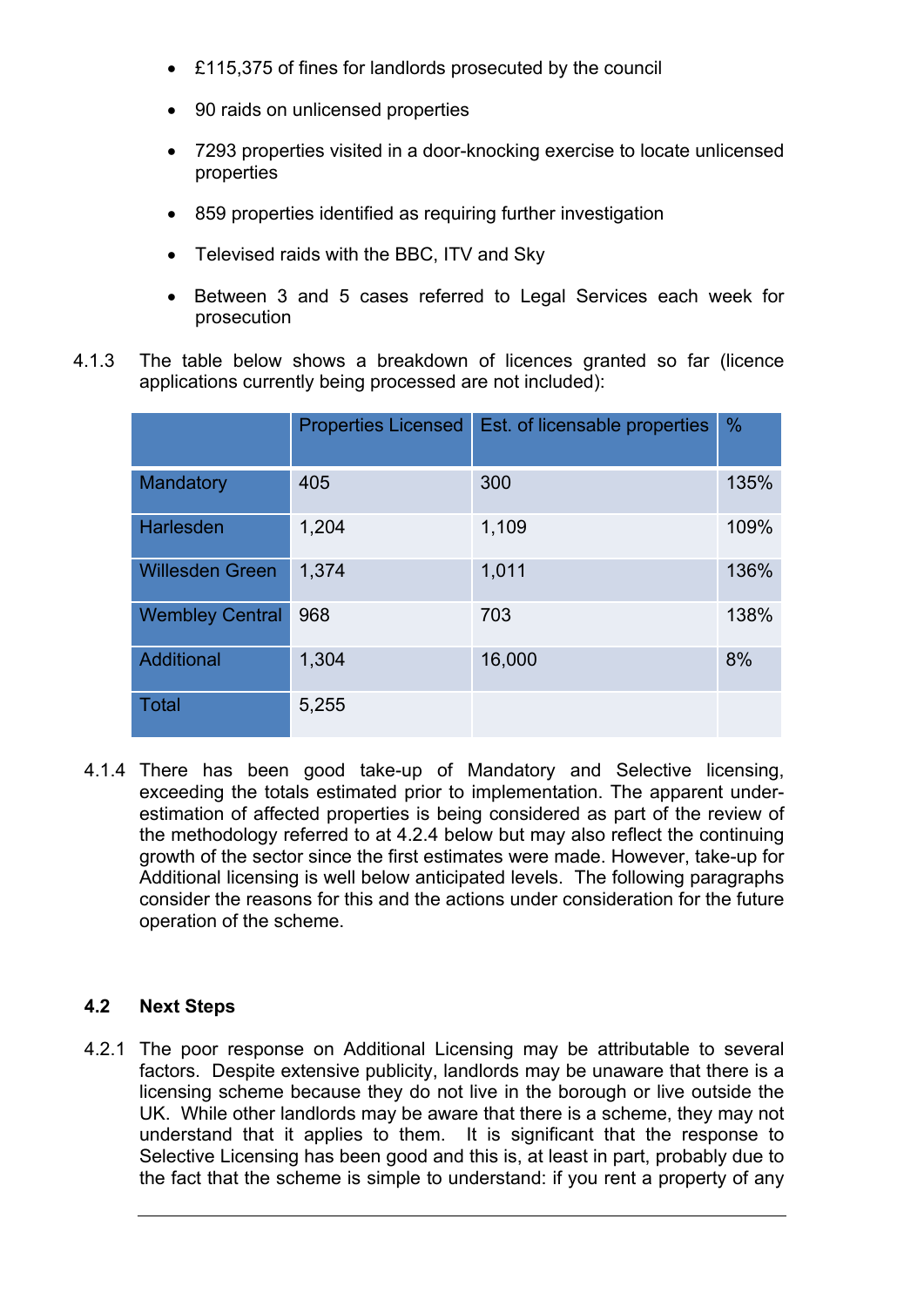kind in the three relevant wards (Harlesden, Wembley Central and Willesden Green), you must apply for a licence. In the case of Additional Licensing, landlords may not be aware that they are letting a HMO or that their tenants constitute more than one household. At the extreme, rogue landlords may be fully aware of the need to obtain a licence but deliberately ignore the requirement, knowingly taking the risk that they will be identified and prosecuted.

- 4.2.2 Prior to the launch of licensing in November 2014 and for the first couple of months after going live, a dedicated communications officer supported a range of activity to publicise the scheme. Private Housing Services (PHS) has subsequently employed an agency communications officer and a new communications plan has been developed with a focus on increasing applications. The plan, which is currently being implemented, aims to continue to engage with landlords, but also focus on residents who are being asked to report unlicensed HMOs. Wider engagement with the landlord community is also key to both reinforcing take-up and raising standards and the Brent Landlords' Forum event in June was attended by around 300 landlords.
- 4.2.3 Together with the Information Technology Unit, PHS have developed an online application form and payment system. This system has worked well but is currently being reviewed and re-designed to incorporate improvements including improving clarity and adding a form for tenants and residents to report unlicensed properties.
- 4.2.4 Desktop investigatory work undertaken by the licensing processing officers is a third strand in the approach. These officers use various data sets and referrals to investigate properties that appear to be HMOs. This draws on work undertaken by Professor Les Mayhew, a specialist in demographics and statistics who has developed a model supporting the identification of properties likely to be HMOs. This uses a range of datasets, for example Council Tax records, to predict the tenure of residential property and the likelihood of its being privately rented. Professor Mayhew's approach has been adopted by a number of authorities undertaking licensing work and was part of the research and consultation process supporting the original proposals for the scheme, identifying 36,000 potential properties. Further work is being undertaken with Professor Mayhew to update and refine the database.
- 4.2.5 A rigorous enforcement and prosecution regime will continue to send a clear message to landlords. Additional enforcement officers have been recruited and a proactive team of six officers has been created. Using intelligence gathered by the processing officers, visits and early morning raids are carried out to identify unlicensed properties, leading to prosecution where appropriate.
- 4.2.6 With a lower number of applications than was anticipated, most enforcement action is being executed under the Housing Health and Safety Rating System (HHSRS) set out in Part 1 of the Housing Act 2004. To accommodate this workload increase whilst minimising the draw on general funds, a charge is made for improvement notices at the point of service. Also, Works in Default have been virtually non-existent in recent years, but there are some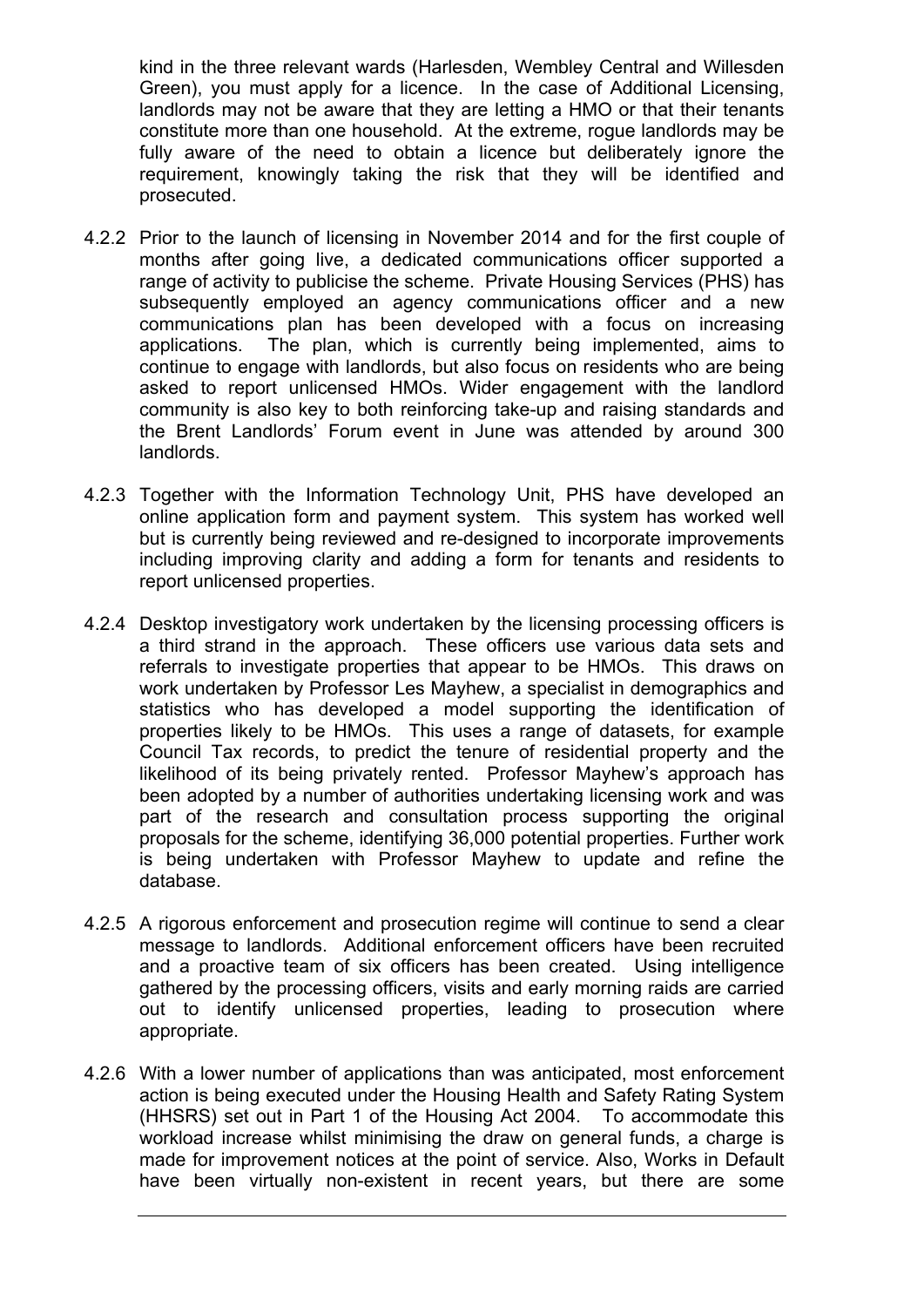circumstances where such action has to be taken in tandem with prosecution for non-compliance proceedings. There is a 30% surcharge in addition to the cost of the works levied against the landlord and these funds are allocated towards the enforcement officer costs associated with preparing and supervising the works.

- 4.2.7 Additionally, a team of five HMO licensing officers are carrying out 40 inspections of licensed properties per week. These post-licence application inspections are done in order to ensure that the licensed properties are meeting the required standards. These officers are able to deal with many of the minor non-conformities or breaches themselves but more urgent or complex Category 1 hazards or licence breaches are referred to the reactive team to deal with. All HMO (Mandatory and Additional) Licensed properties will be inspected during the 5-year period of the schemes, with a prioritisation of those where concerns are evident at the point of application or through subsequent intelligence.
- 4.2.8 A more targeted approach is also being taken with regard to specific condition breaches, where a project is underway to deal with those properties that have been licenced but have not submitted a Gas Safe certificate. The scheme allows for the grant of a one-year licence where there are identified issues that the landlord is expected to address. The majority of these cases involve overcrowding.
- 4.2.9 In dealing with overcrowding in particular, as well as other breaches of the HSSRS and licensing conditions, it is recognised that there may be unwanted consequences for tenants and this was acknowledged in the original proposals for the scheme. It was anticipated that some landlords might respond to licensing by withdrawing from the market or changing the type of letting they make, while in cases where landlords faced penalties they might respond by taking action to evict tenants. So far, there is little evidence to suggest any significant rise in homelessness as a result of landlords withdrawing from the market. Tenants have protection against retaliatory eviction in some cases (mainly for tenancies starting after October 2015) in addition to established protections against harassment and illegal eviction. In addition, where a tenant approaches the council when threatened with homelessness, the council's first response will be to contact the landlord. Similarly, there is no direct evidence that landlords have increased rents as a direct result of licensing. Although many landlords indicated in the consultation process that the costs of licensing would be absorbed in rent increases, it does not appear that this has been the case, possibly reflecting the fact that Brent's fees are the lowest in London as well as the fact that the fee constitutes an extremely small percentage of the rental income for a private rented property over the 5-year period usually covered by the licence.
- 4.2.10 However, it is recognised that cases may go unreported or are recorded as homeless approaches without identifying any link with licensing or other enforcement action. Monitoring processes are being reviewed to ensure that any relevant cases are captured in future wherever possible.
- 4.2.11 Linked to this, the council has the option to impose Interim Management Orders, which effectively allow the council to take over the landlord role in a property for a designated period and to retain the rental income to meet costs.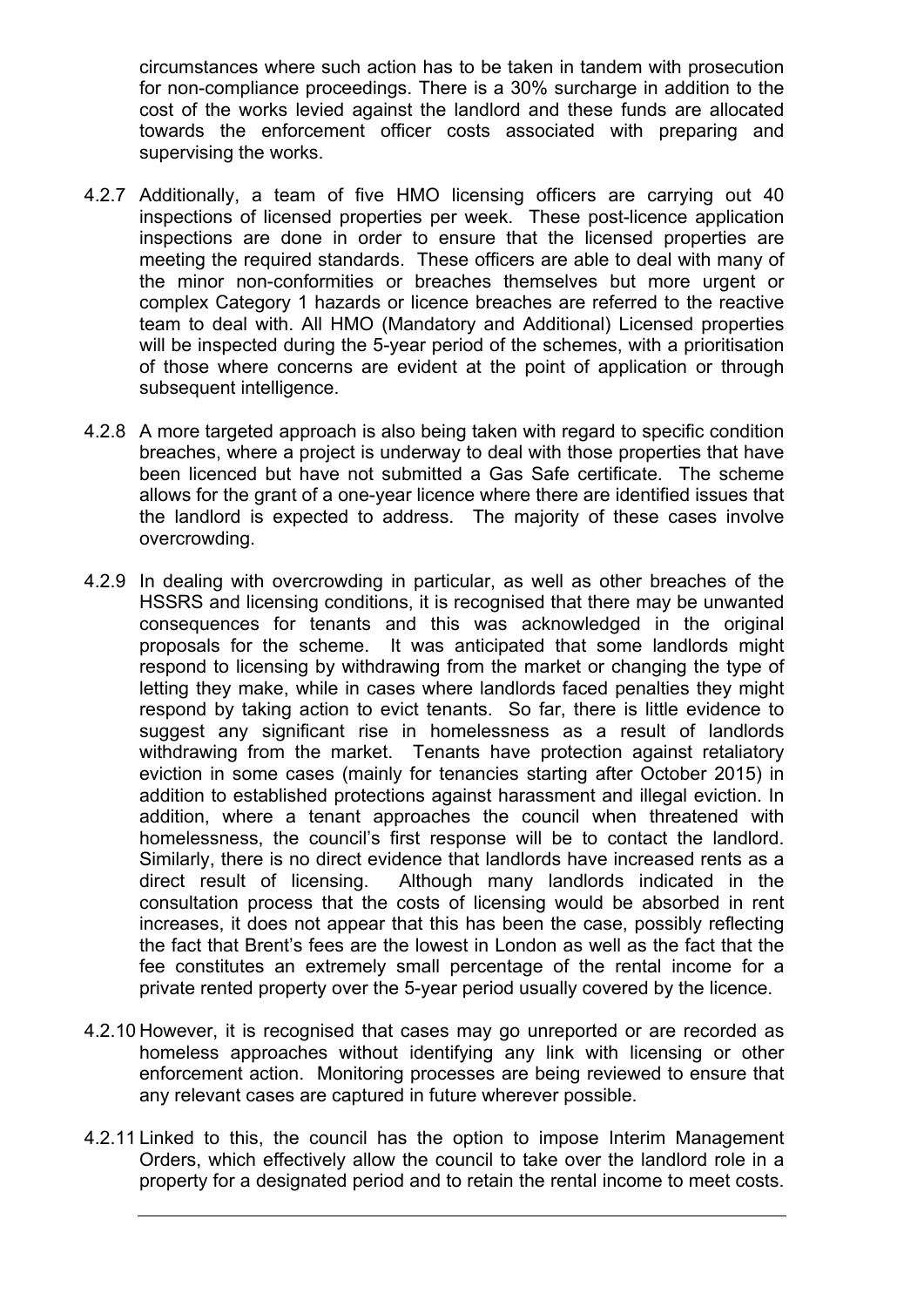So far, the council has not made use of this option, in line with the approach taken by the majority of other councils. Primarily, this is due to doubts about the effectiveness of such orders and the high administrative costs, which are rarely outweighed by rental income. However, officers are considering whether there are circumstances in which such orders could be used effectively.

- 4.2.12 More intensive working with lettings agents across Brent is also planned (as the number of these is a fraction of the number of landlords operating in the borough and their location and details are known) with the aim being to ensure that lettings agents discharge their responsibilities in respect of properties which are within the scope of the schemes that are let by them or where they are acting as the managing agent.
- 4.2.13 As noted above, the case for the introduction of Selective Licensing was based on levels of anti-social behaviour linked to private renting (although this will not be the sole criterion for future schemes – see below). As noted in the original report, this does not mean that it was necessary to be able to link antisocial behaviour to any particular property; rather, it was necessary to identify a correlation between anti-social behaviour and the extent of private renting in any area. At this stage, there is no clear evidence with regard to the impact of licensing on anti-social behaviour, for several reasons. First, the scheme has only been in place for 18 months and the focus has been on encouraging take-up and dealing with serious breaches, rather than wider research on the impact, which may only emerge over time as the scheme extends and beds in. In addition, there are many reasons why anti-social behaviour such as flytipping or littering may rise or fall in an area, including other actions undertaken by the council, making it difficult to attribute any change directly to licensing. As noted below, officers are considering the possible case for a further extension of licensing and, as part of this work, will be considering the impact of the scheme so far.

# **4.3 New Powers and Future Approach to Licensing**

- 4.3.1 As noted above, there is a huge contrast between the response to Selective and Additional Licensing from landlords. While the actions outlined are expected to increase applications, it is also appropriate to consider whether a further extension of Selective Licensing, where warranted in the context of the statutory criteria for such schemes might also offer the most effective solution to take-up.
- 4.3.2 Under the regulations as they stood at the time, Selective Licensing could only be introduced where a local authority could demonstrate either low demand for housing or significant anti-social behavior linked to the extent and nature of the private rented sector. Following extensive research and consultation, the evidence indicated that the ward-based approach eventually adopted was the most appropriate option. Since then, the government has moved to change the basis on which licensing can be introduced. This includes the introduction of new factors that can be taken into account in addition to low demand and anti-social behavior. Licensing can now be considered to address poor property conditions, high levels of migration (national and international), high levels of deprivation and high levels of crime. These are all factors that could be relevant in Brent.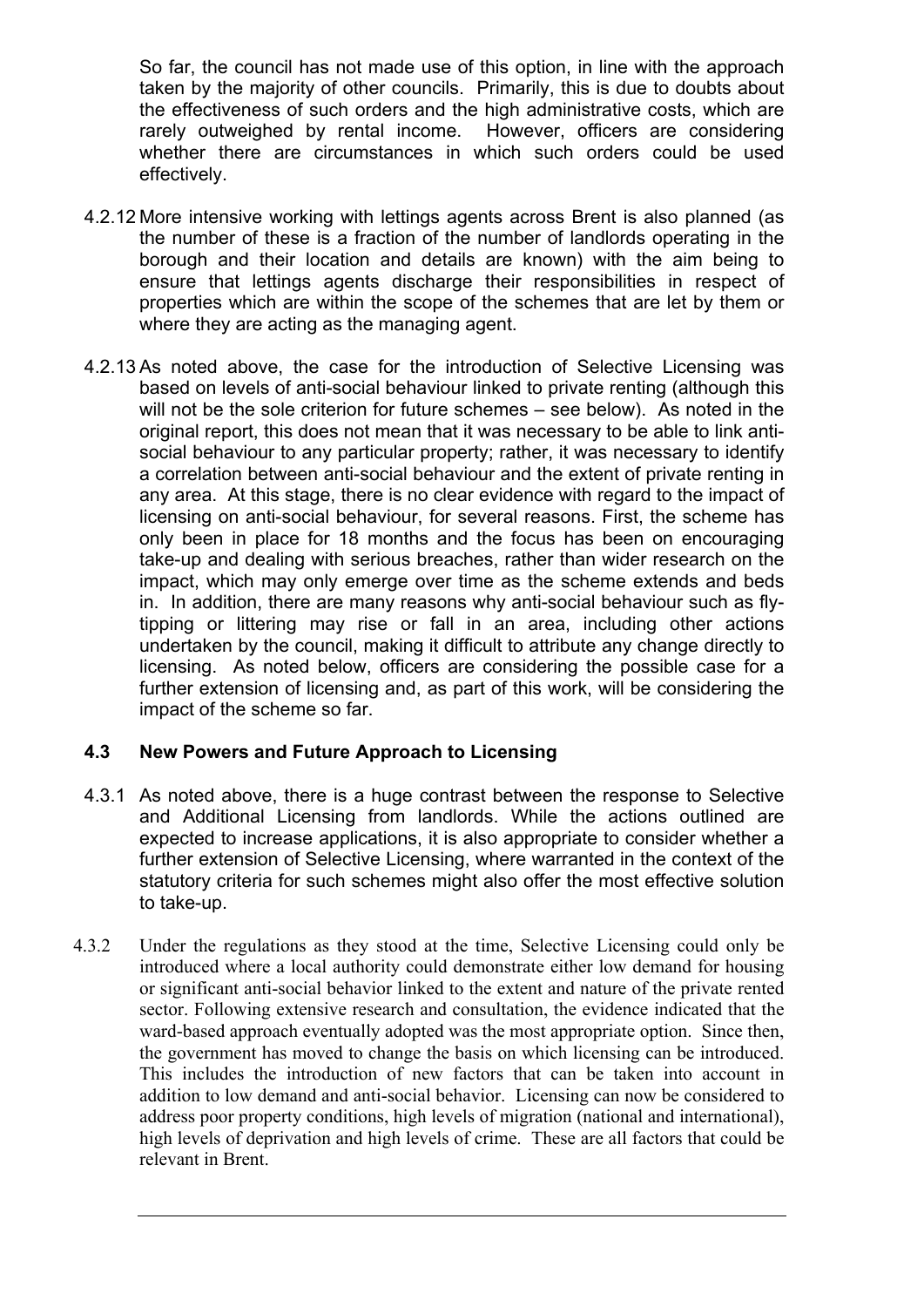- 4.3.3 However, the regulations also stipulate that where a licensing designation would cover more than 20% of the local authority area or more than 20% of the private sector stock, permission would need to be sought from the Secretary of State. The 20% total would include any areas already designated, meaning that any significant extension of Selective Licensing in Brent would require consent. Although this presents an additional hurdle, officers are considering the options for extending Selective Licensing beyond the three wards currently covered.
- 4.3.4 Through the Housing and Planning Act and other measures, the government has introduced a range of new powers and measures intended to tackle rogue landlords. These include:
	- The Deregulation Act 2015: measures to discourage Retaliatory evictions in force from October 2015
	- The Smoke and Carbon Monoxide Alarm (England) Regulations 2015: in force from 1st October 2015
	- Immigration Act 2014: duty for landlords to carry out "right to rent" checks from 1st February 2016
	- Housing and Planning Act 2016:
		- o Database of rogue landlords and letting agents
		- o Banning Orders
		- o Rent repayment Orders to deter landlords who have committed offences
		- o Electrical safety requirements similar to existing gas safety rules
		- o Ability for local authorities to apply civil penalties and retain any resources to support further enforcement action
- 4.3.5 As further detail emerges through publication of regulations and guidance, officers will assess the impact of these changes for the operation of the licensing scheme. The ability to apply civil penalties could, in particular, be very effective in driving licensing take-up as it could operate much more quickly and at much greater scale than the bringing of criminal prosecutions.

# **5.0 Financial Implications**

5.1 There are no immediate financial implications arising from this report.

# **6.0 Legal Implications**

6.1 There are no immediate legal implications arising from this report.

# **7.0 Diversity Implications**

7.1 There are no diversity implications immediately arising from this report.

#### **Background Papers**

# **Contact Officers**